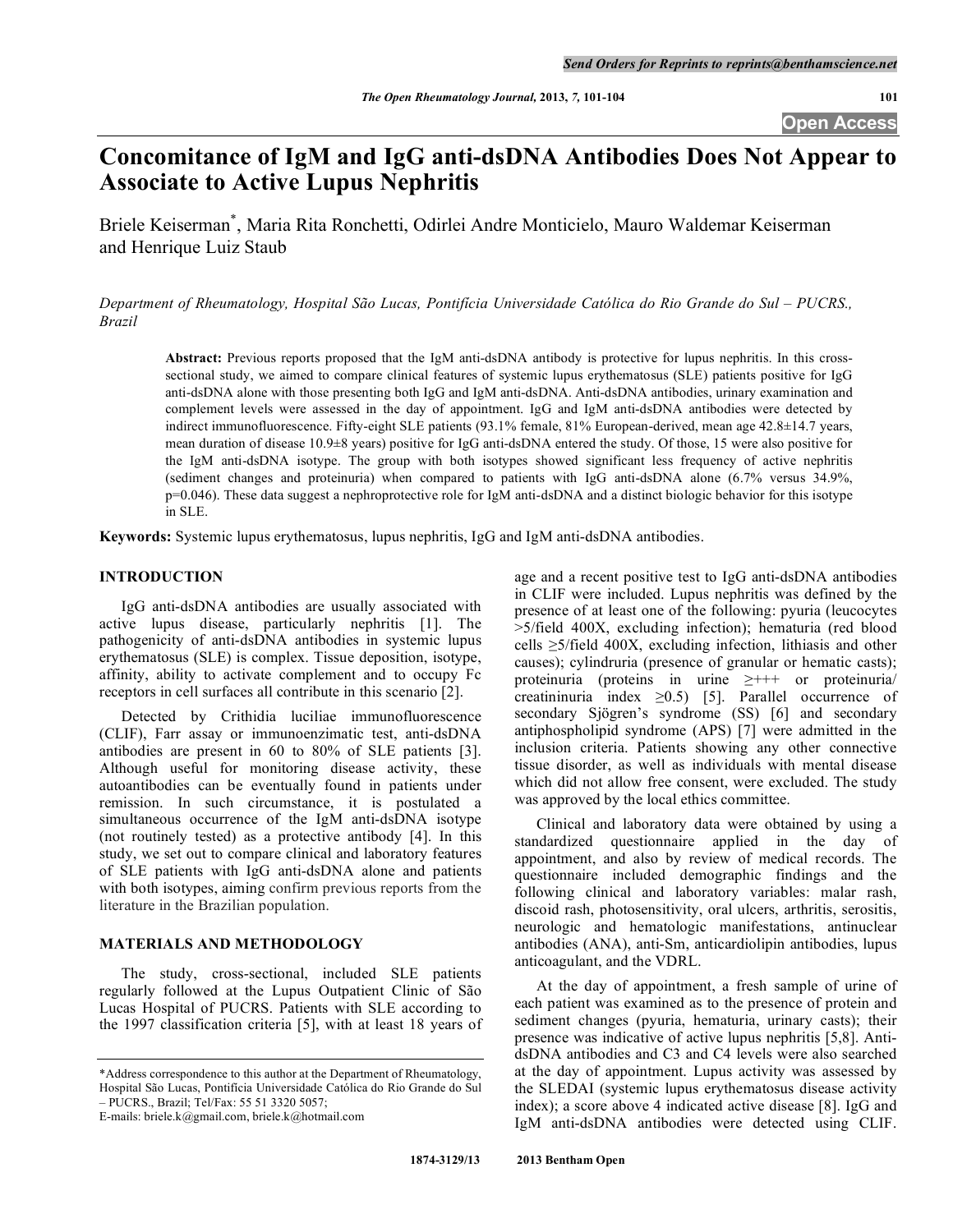Samples were considered reagent for IgG or IgM antidsDNA if titers were above the 1/10 dilution [9].

Descriptive analysis was done using mean and standard deviation (SD) for quantitative variables and frequency and percentage for categorical variables. Median and interquartil intervals were used to calculate variables with asymmetric distribution. The Chi-square test was used for analysis of categorical variables. Student's t test was applied for quantitative variables with symmetric distribution, while the Mann-Whitney U test was utilized for variables of asymmetric distribution. Data were analyzed using SPSS version 17.0, and a p value  $\leq 0.05$  was considered statistically significant.

#### **RESULTS**

Fifty-eight SLE patients selected by the presence of IgG anti-dsDNA antibodies entered the study. Of these, 54 (93.2%) were female and 47 (81%) were European-derived. This classification was based on physical appearance, as judged by the researcher at the time of blood collection, and data about the ethnicity of parents/grandparents reported by the participants. This classification criteria that is used in Brazil is well documented and has been already assessed in previous studies [10]. Also, a recent study assessing individual interethnic admixture and population substructure using a panel of 48-insertion-deletion ancestry-informative markers validated this classification in European-derived individuals from our geographic region [11]. In southern Brazil, where this study was conducted, there is a defined predominance of European-derived individuals due to the massive immigration occurred in the past. The mean age was 42.8±14.7 years, and the mean duration of disease was 10.9±8.0 years. Among the 58 patients, 31 (53.4%) had previous lupus nephritis. Median SLEDAI was 4 [2-8].

Out of the 58 IgG anti-dsDNA positive patients, 15 (25.8%) also tested positive for IgM anti-dsDNA antibodies. The comparison of the two groups (43 patients with IgG anti-dsDNA alone, 15 patients with both isotypes) in the context of clinical and laboratory variables is seen in Table **1**. Gender, age, age at diagnosis and disease duration did not significantly differ between groups. Patients with both

**Table 1. Demographic, Clinical and Laboratory Findings of 43 Patients Positive for IgG Anti-dsDNA Alone and 15 Patients with Both IgG and IgM Anti-dsDNA Isotypes**

| <b>Characteristics</b>                                    | IgG Anti-dsDNA(+)<br>$n=43$ | $IgG+IgM$ Anti-dsDNA(+)<br>$n=15$                                                                                                                                               | $p$ Value <sup>a</sup>   |
|-----------------------------------------------------------|-----------------------------|---------------------------------------------------------------------------------------------------------------------------------------------------------------------------------|--------------------------|
| Female gender $(\% )$                                     | 40(93)                      | 13(86.7)                                                                                                                                                                        | 0.596                    |
| Age ( $years \pm SD$ )                                    | $40.6 \pm 13.3$             | $43.1 \pm 12.0$                                                                                                                                                                 | 0.518                    |
| Age at diagnosis (years $\pm$ SD)                         | $29.7 \pm 12.4$             | $32.1 \pm 10.2$                                                                                                                                                                 | 0.554                    |
| Disease duration (years±SD)                               | $10.5 \pm 87.6$             | $11.3 \pm 9.1$                                                                                                                                                                  | 0.913                    |
| Malar rash (%)                                            | 28(65.1)                    | 9(60)                                                                                                                                                                           | 0.966                    |
| Discoid rash $(\% )$                                      | 1(2.3)                      | 1(6.7)                                                                                                                                                                          | 0.454                    |
| Photosensitivity (%)                                      | 32(74.4)                    | 13 (86.7)                                                                                                                                                                       | 0.480                    |
| Nasal/oral ulcers (%)                                     | 17(39.5)                    | 7(46.7)                                                                                                                                                                         | 0.858                    |
| Arthritis $(\% )$                                         | 31(72.1)                    | 12(80)                                                                                                                                                                          | 0.736                    |
| Serositis $(\% )$                                         | 14(32.6)                    | 5(33.3)                                                                                                                                                                         | 0.999                    |
| Neurologic manifestations (%)                             | 9(20.9)                     | 1(6.7)                                                                                                                                                                          | 0.427                    |
| Hematologic manifestations (%)                            | 29(67.4)                    | 10(66.7)                                                                                                                                                                        | 0.999                    |
| ANA $(%)$                                                 | 43 (100)                    | 15(100)                                                                                                                                                                         | $\overline{\phantom{a}}$ |
| Anti-Sm $(\% )$                                           | 12(28.6)                    | 3(20)                                                                                                                                                                           | 0.693                    |
| Anticardiolipin antibodies (%)                            | 18 (41.9)                   | 6(40)                                                                                                                                                                           | 0.999                    |
| Lupus anticoagulant $(\%)$                                | 7(17.1)                     | 3(20)                                                                                                                                                                           | 0.999                    |
| False-positive VDRL (%)                                   | 5(11.6)                     | 1(6.7)                                                                                                                                                                          | 0.999                    |
| $\operatorname{SLEDAI}^{\rm b}$                           | $4(2-6)$                    | $2(1-8)$                                                                                                                                                                        | 0.361                    |
| Active nephritis <sup><math>\mathfrak{c}</math></sup> (%) | 15(34.9)                    | 1(6.7)                                                                                                                                                                          | 0.046                    |
| C3 $(mg/dL \pm SD)^d$                                     | 99.6±29.3                   | $96.2 \pm 29.6$                                                                                                                                                                 | 0.706                    |
| $C4 (mg/dL \pm SD)^d$                                     | $16 + 8.9$                  | $16.67 \pm 8.7$                                                                                                                                                                 | 0.894                    |
| Sjögren's syndrome (%)                                    | 4(9.5)                      | 0(0)                                                                                                                                                                            | 0.564                    |
| Antiphospholipid syndrome (%)                             | 4(9.5)                      | 0(0)                                                                                                                                                                            | 0.564                    |
|                                                           |                             | ANA; antinuclear antibody; SD; standard deviation; SLEDAI; systemic lupus erythematosus disease activity index; VDRL; venereal disease research laboratory test; (+); positive. |                          |

ANA: antinuclear antibody; SD: standard deviation; SLEDAI: systemic lupus erythematosus disease activity index; VDRL: venereal disease research laboratory test; (+): positive.<br>\*Chi-square test for qualitative variables and <sup>b</sup>Median (interquartile interval).

<sup>c</sup>As defined in references 5 and 8, using fresh urine analysis in the day of appointment.

<sup>d</sup>Normal values for C3 and C4 were 88-165mg/dL and 14-44 mg/dL, respectively.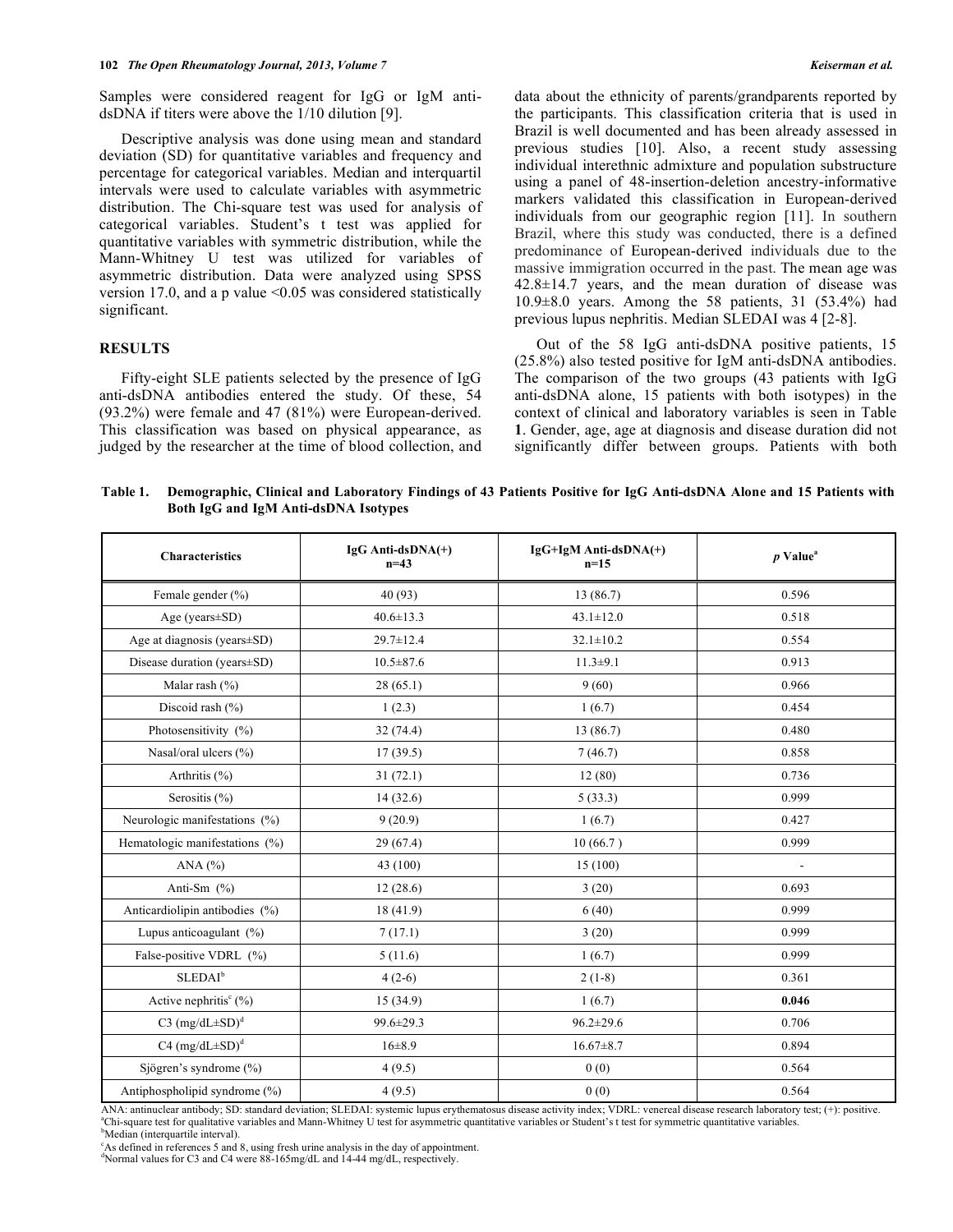isotypes had significantly lower frequency of active lupus nephritis as compared to the other group (6.7% versus 34.9%, p=0.046). For the other clinical and laboratory variables, including SLEDAI and complement levels, there were no significant differences between the two groups.

#### **DISCUSSION**

SLE is a disease of high complexity, and a variety of autoantibodies can be detected during the course of disease. The IgG anti-dsDNA isotype is largely studied in SLE patients, and its clinical association with active nephritis is well known [12]. Differently, the biological behaviour of the IgM anti-dsDNA isotype has been a matter of polemic. We here address the question whether the occurrence of IgM anti-dsDNA determines any peculiarity in the clinical and laboratory context of SLE.

In this cross-sectional study carried out in a tertiary center from southern Brazil, our IgG anti-dsDNA positive SLE survey showed a strong predominance of Europeanderived females. While the absolute female predominance is according to the literature, the strong predominance of European-derived our survey differed from previous data [13]. Corroborating our results, Chahade *et al.* documented higher incidence of SLE in European-derived from Brazilian Southeast [14]. The mean age of our SLE population (approximately 43 years) was similar to previously reported [15]. Overall, disease duration was of approximately a decade.

When we compared clinical and laboratory findings of patients with IgG anti-dsDNA alone (43 individuals) with those of patients with both anti-dsDNA isotypes (15 cases), there was no significant differences as to demographic and laboratory findings, as well as to the majority of clinical manifestations.

Of importance, the concomitance of IgM and IgG antidsDNA in our survey associated to a significantly lower frequency of active lupus nephritis; the latter was evaluated cross-sectionally in a fresh urine sample, and concomitantly to the anti-DNA and complement assays. Unexpectedly, medium SLEDAI and complement levels were not discriminative between groups.

From these data, we could infer that the parallel presence of IgM anti-dsDNA may be somehow nephroprotective. Moreover, this could explain why, in clinical practice, some SLE patients with a positive IgG anti-dsDNA test do not present renal abnormalities, once the IgM isotype is not routinely searched.

IgM anti-dsDNA antibodies showed a negative association with nephritis in a study published yet in 1998 [16]. In other report, an eventual increase in IgM antidsDNA levels were not predictive for lupus flares, neither associated to specific manifestations [17]. In Brazilian SLE patients of mainly African descent, no association of the IgG, IgM and IgA anti-dsDNA isotypes with renal lupus was seen [18]. Other group of authors reported that the presence of IgA (but not IgM) anti-dsDNA was concomitant to the IgG isotype in active SLE including nephropathy [19]. Recently, Villalta *et al.* suggested that the presence of IgA anti-dsDNA autoantibodies improved the ability to diagnose

SLE and to define lupus nephritis phenotype and active disease. By contrast, IgM anti-dsDNA antibodies would be protective for renal involvement [20].

As far as we are aware, only one study has evaluated the IgG/IgM anti-dsDNA ratio in SLE so far: in 2004, Forger *et al.* demonstrated that an IgG/IgM anti-dsDNA ratio under 0.8 in an ELISA was protective for nephropathy in a longitudinal analysis [21]. Also of interest, IgM anti-dsDNA treatment inhibited glomerular deposition of immune complexes in (NZB x NZW)F1 mice [22].

Some limitations of our study must be brought about, starting by the cross-sectional design. A cohort study with longitudinal assessment would generate consistent findings. Our data were collected in a tertiary center, so that there was a trend for patients with active disease (our mean SLEDAI was of 4 in the global population). Also, we selected positive IgG anti-dsDNA patients only. Testing of both isotypes in a larger and unselected SLE population could have provided more accurate results, allowing multivariate analysis. The small sample made not possible the utilization of a regression model to access the influence of gender and ethnicity (two potencial confounders in this study). Besides, our IgM positive population was small, limiting the statistical analysis. Consequently, our study lost statistical power to find other possible clinical and laboratory associations with the proportion of IgG and IgM anti-dsDNA isotypes. Thus, our findings can not be extrapolated to other populations. Apart from it, our results might reopen a field of interest in isotypes anti-dsDNA and their clinical associations in SLE.

## **CONCLUSION**

The presence of both IgG and IgM anti-dsDNA did not associate with active lupus nephritis in our SLE survey. These data appear to indicate a distinct biological behaviour for the IgM anti-dsDNA isotype in SLE patients. An eventual nephroprotective role for IgM anti-dsDNA antibodies warrants further elucidation in longitudinal studies.

#### **CONFLICT OF INTEREST**

The authors confirm that this article content has no conflict of interest.

#### **ACKNOWLEDGEMENTS**

Declared none.

#### **REFERENCES**

- [1] Crispín JC, Liossis SN, Kis-Toth K, *et al*. Pathogenesis of human systemic lupus erythematosus: recent advances. Trends Mol Med 2010; 16: 47-57.
- [2] Munoz LE, Gaipl US, Herrmann M. Predictive value of antidsDNA autoantibodies: importance of the assay. Autoimmun Rev 2008; 7: 594-7.
- [3] Isenberg DA, Manson JJ, Ehrenstein MR, Rahman A. Fifty years of anti-ds DNA antibodies: are we approaching journey's end? Rheumatology (Oxford) 2007; 46: 1052-6.
- [4] Witte T. IgM antibodies against dsDNA in SLE. Clin Rev Allergy Immunol 2008; 34: 345-7.